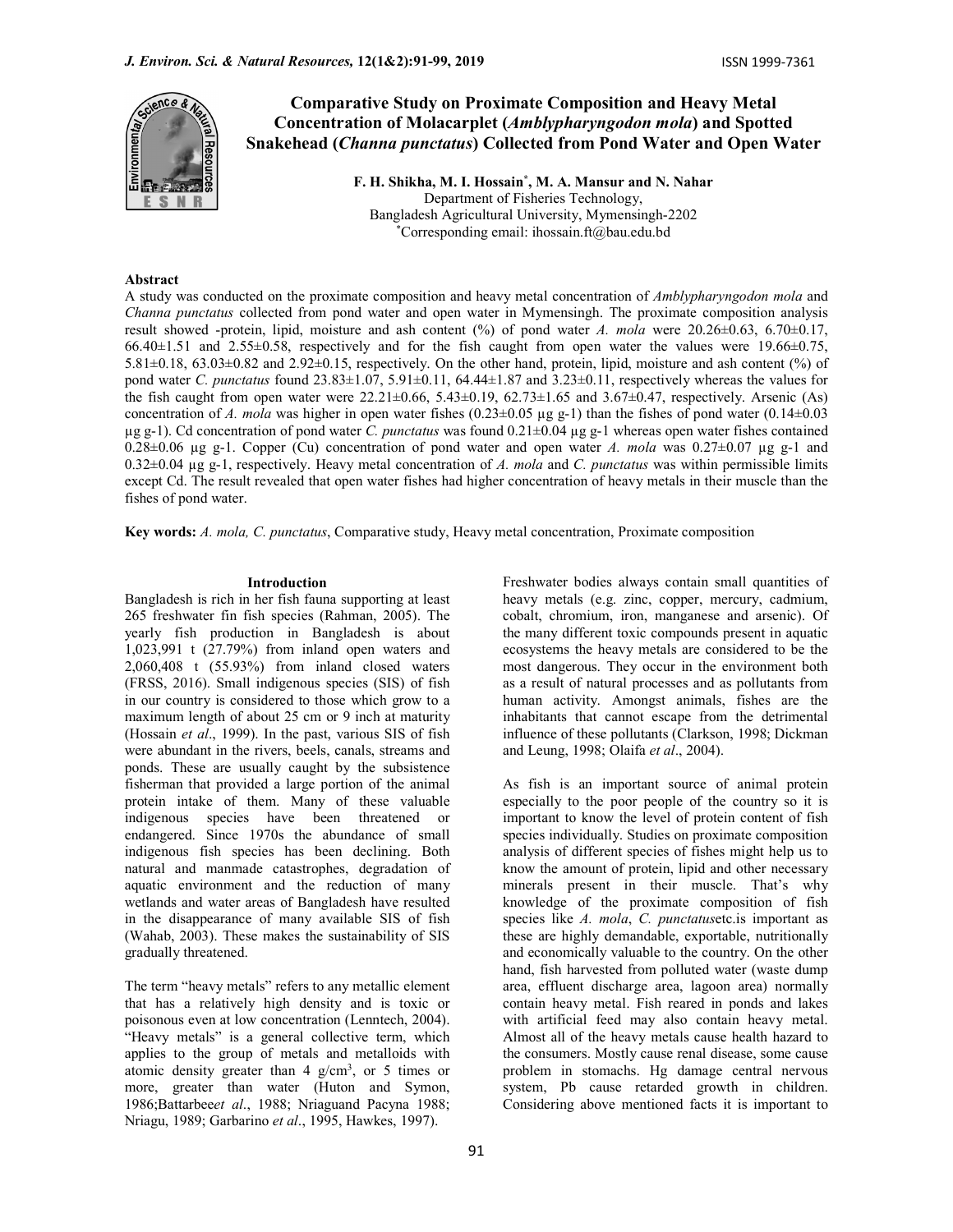know the heavy metal content of fishes of open water as well as closed water (ponds and lakes).

Though some studies are available on some species of fishes but studies on  $A$ . mola and  $C$ . punctatus to focus on proximate composition and heavy metals (As, Cd and Cu) comparison collected from pond and open water are scare. Since, it is important to study the proximate composition and heavy metals content of pond and open water A. mola and C. punctatus, so the present study was initiated to analyze the proximate composition of A. mola and C. punctatus collected from pond water and open waters and at the same time, to evaluate the status of  $A$ . mola and  $C$ . punctatus in terms of heavy metals in pond and open water.

## Materials and Methods

The current study was done by collecting samples and studying various parameters. Sample collection, organoleptic assessment, proximate composition analysis (protein, lipid, ash and moisture) and heavy metal concentration (As, Cd, Cu) were done according to the methods described below:

#### Study area and period

The present study was conducted in the Department of Fisheries Technology, Bangladesh Agricultural University, Mymensingh, Bangladesh. The research work was done in the month of February, 2014. Proximate composition was conducted in Fish Processing Laboratory of Department of Fisheries Technology. Heavy metal concentrations were tested in Agri-Chemistry Laboratory at Bangladesh Agricultural University.

## Species selection and sample collection

The research study was done on two species of SIS namely, Amblypharyngodon mola and Channa punctatus. The experimental fishes were collected from two sources: pond water and open water. Pond water fishes were collected from a pond of nearby village, BAU campus and open water fishes were collected from the fisherman of Brahmaputra River (requested earlier and team members were present there during fish harvesting). All the samples were collected early in the morning. After collection the samples were transported to the laboratory as rapidly as possible. Then organoleptic qualities were assessed. After assessing organoleptic quality, the samples were prepared for testing proximate composition and heavy metals concentration analysis.



Plate 1. Mola (A. mola) from pond water Plate 2. Mola (A. mola) from open water



Plate 3. Taki (C. punctatus) from pond water Plate 4. Taki (C. punctatus) from open water

## Organoleptic quality assessment

Physical characteristics such as color, odor, taste, flavor and texture of Mola  $(A. \text{ mola})$  and Taki  $(C. \text{~}$ punctatus) were observed by organoleptic method (Howgate et al., 1992). The organoleptic method is a simple and widely used method in selecting quality of fish. Sensory methods are the most accurate and most widely used for organoleptic evaluation. A large number of schemes have been proposed for sensory evaluation of fishes. The evaluation method used in the study was based on the currently in use in various Institutes and Industries by scientists of the world. The following set of guidelines has been prepared to get maximum value from them by being able to compare the results. The method given here using score on the organoleptic characteristics of fish as described by EC (European Commission) freshness grade for fishery products is shown in Table 1 and Table 2. The qualities of the fishes were graded using the score from 1 to 5 according to grading scoring method (Table 1 and 2). The grades were defined in terms of the total number of defects or demerit points. The score points from 2 to less than 5 were judged as good or acceptable conditions, while 5 and above considered as bad or rejected.

|  | Table 1. Quality grade of fresh fish with DPs |  |  |  |  |  |
|--|-----------------------------------------------|--|--|--|--|--|
|--|-----------------------------------------------|--|--|--|--|--|

| Grade | DP         | <b>Degree of Freshness</b> |
|-------|------------|----------------------------|
|       |            | Excellent/Acceptable       |
|       | 2 to $<$ 5 | Good/Acceptable            |
|       |            | Rejected                   |

|  |  |  | Table 2. Determination of defect points |  |
|--|--|--|-----------------------------------------|--|
|--|--|--|-----------------------------------------|--|

| <b>Characteristics of whole fish</b> | <b>Defect characteristics</b>               |  | Grade      |
|--------------------------------------|---------------------------------------------|--|------------|
| Odor at neck when broken             | Natural odor<br>a)                          |  | Acceptable |
|                                      | Faint sour odor<br>$\mathbf{b}$             |  | Rejected   |
|                                      | Natural odor<br>a)                          |  | Excellent  |
| Odor of gills                        | Faint sour odor<br>b)                       |  | Acceptable |
|                                      | Slight moderate sour odor<br>$\mathbf{c}$ ) |  | Acceptable |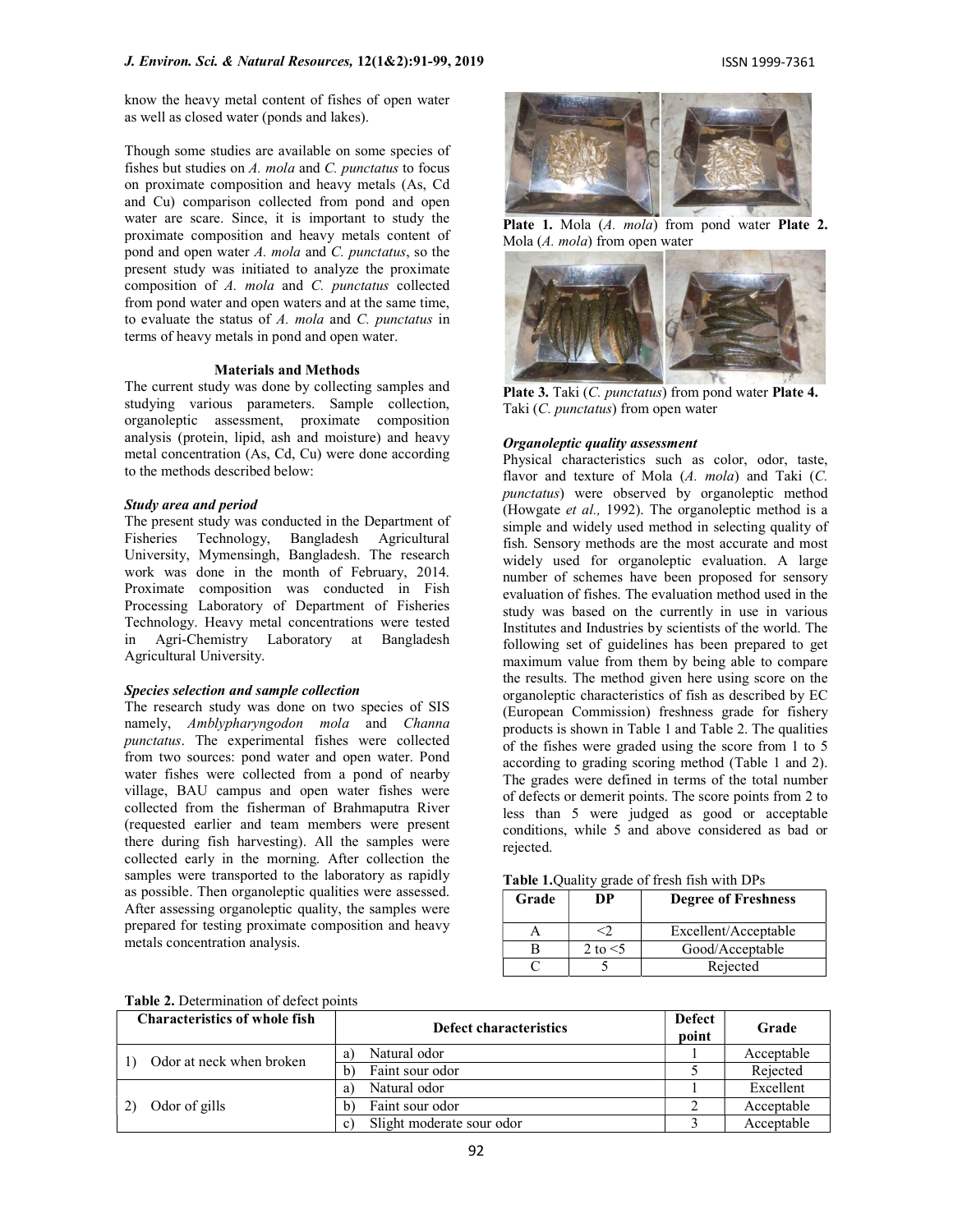## J. Environ. Sci. & Natural Resources, 12(1&2):91-99, 2019 ISSN 1999-7361

|    |                      | d)<br>Moderate to strong sour odor                      | 5 | Rejected   |
|----|----------------------|---------------------------------------------------------|---|------------|
|    |                      | Slight pinkish red<br>a)                                |   | Excellent  |
| 3) |                      | Pinkish red or brownish<br>b)                           | 2 | Acceptable |
|    | Color of gills       | Brown or grey color<br>c)                               | 3 | Acceptable |
|    |                      | $\mathbf{d}$<br>Bleached; thick yellow slime            | 5 | Rejected   |
|    |                      | Full bloom; bright, shining; iridescent<br>a)           |   | Excellent  |
| 4) |                      | Slight dullness and loss of bloom<br>b)                 | 2 | Acceptable |
|    | General appearance   | Definite dullness and loss of bloom<br>$\mathbf{c}$     | 3 | Acceptable |
|    |                      | $\rm d$<br>Reddish lateral line; dull, no bloom         | 5 | Rejected   |
|    |                      | Usually clear, transparent and uniformly spread<br>a)   |   | Excellent  |
| 5) | Slime                | Becoming turbid, opaque and milky<br>b)                 | 2 | Acceptable |
|    |                      | Thick, sticky, yellowish or green in color<br>c)        | 5 | Rejected   |
|    |                      | Bulging with protruding lens; transparent eye cap<br>a) |   | Excellent  |
| 6) |                      | Slight cloudy of lens and sunken<br>b)                  | 2 | Acceptable |
|    | Eyes                 | Dull, sunken, cloudy<br>c)                              | 3 | Acceptable |
|    |                      | Sunken eye covered with yellow slime<br>$\rm d$         | 5 | Rejected   |
|    |                      | Firm and elastic<br>a)                                  |   | Excellent  |
|    | Consistency of flesh | Moderately soft and loss of elasticity<br>b)            | 2 | Acceptable |
|    |                      | Some softening<br>c)                                    | 3 | Acceptable |
|    |                      | $\mathbf{d}$<br>Limp and floppy                         | 5 | Rejected   |

## Analytical Procedures

## Proximate composition analysis

Proximate composition analysis of crude protein, lipid, moisture and ash were carried out according to the methods given in AOAC (1990) with certain modifications

### Determination of heavy metals

Collected tissues were weighed by electronic balance and 5 ml of diacid mixture  $(5 \text{ ml cone. HNO}_3$ : 3 ml 60% HClO4) were added to each sample. The content mixed for overnight. Samples were then digested, initially at 80ºC temperature and later on 150ºC for 2 hours. The completion of digestion was indicated by almost colorless material. The brown fumes also cease to exist at completion of digestion. The samples were separately filtered by using an ash less filter paper and volume made up to 25 ml with  $0.5\%$  HNO<sub>3</sub> which prepared for the determination of As, Cd and Cr (Eboh et al., 2006). The samples were subjected to analysis by Atomic Absorption Spectrophotometer (HG-AAS, PG-990, PG Instrument Ltd. UK) at Agri-Chemistry

Department, BAU, Mymensingh. The wave length of As, Cd and Cu was 193.7 nm, 217 nm and 383.7 nm respectively. The concentration of As, Cd and Cu in fish samples were calculated by the following formula:

Heavy Metal Concentration

= ppm conc. observed  $\times$  final volume of sample in ml Weight of tisues taken in gm

#### Results and Discussion

## Organoleptic quality of Amblypharyngodon mola and Channa punctatus

During sample collection organoleptic characters and overall quality of A. mola and C. punctatus were excellent. C. punctatus were live whereas A. mola were not live but in fresh condition. Sensory characteristics observation showed the fishes of both species fresh, bright, soft and odor also was fresh. The results of the organoleptic quality assessment during sample collection are presented in Table 3.

| <b>Fish species</b>   | Source of fish | <b>Organoleptic quality</b><br>(Physical characteristics)                          | <b>Defect</b><br>point | <b>Overall quality</b> |
|-----------------------|----------------|------------------------------------------------------------------------------------|------------------------|------------------------|
| Pond water<br>A. mola |                | Fresh, bright appearance, soft and firm<br>texture with characteristics fresh odor | 1.57                   | Excellent              |
|                       | Open water     | Fresh, bright appearance, soft and firm<br>texture with characteristics fresh odor | 1.73                   | Excellent              |
|                       | Pond water     | Fresh, bright appearance, soft and firm<br>texture with characteristics fresh odor | 1.00                   | Excellent              |
| C. punctatus          | Open water     | Fresh, bright appearance, soft and firm<br>texture with characteristics fresh odor | 1.00                   | Excellent              |

Table 3.Organoleptic characteristics of Amblypharyngodon mola and Channa punctatus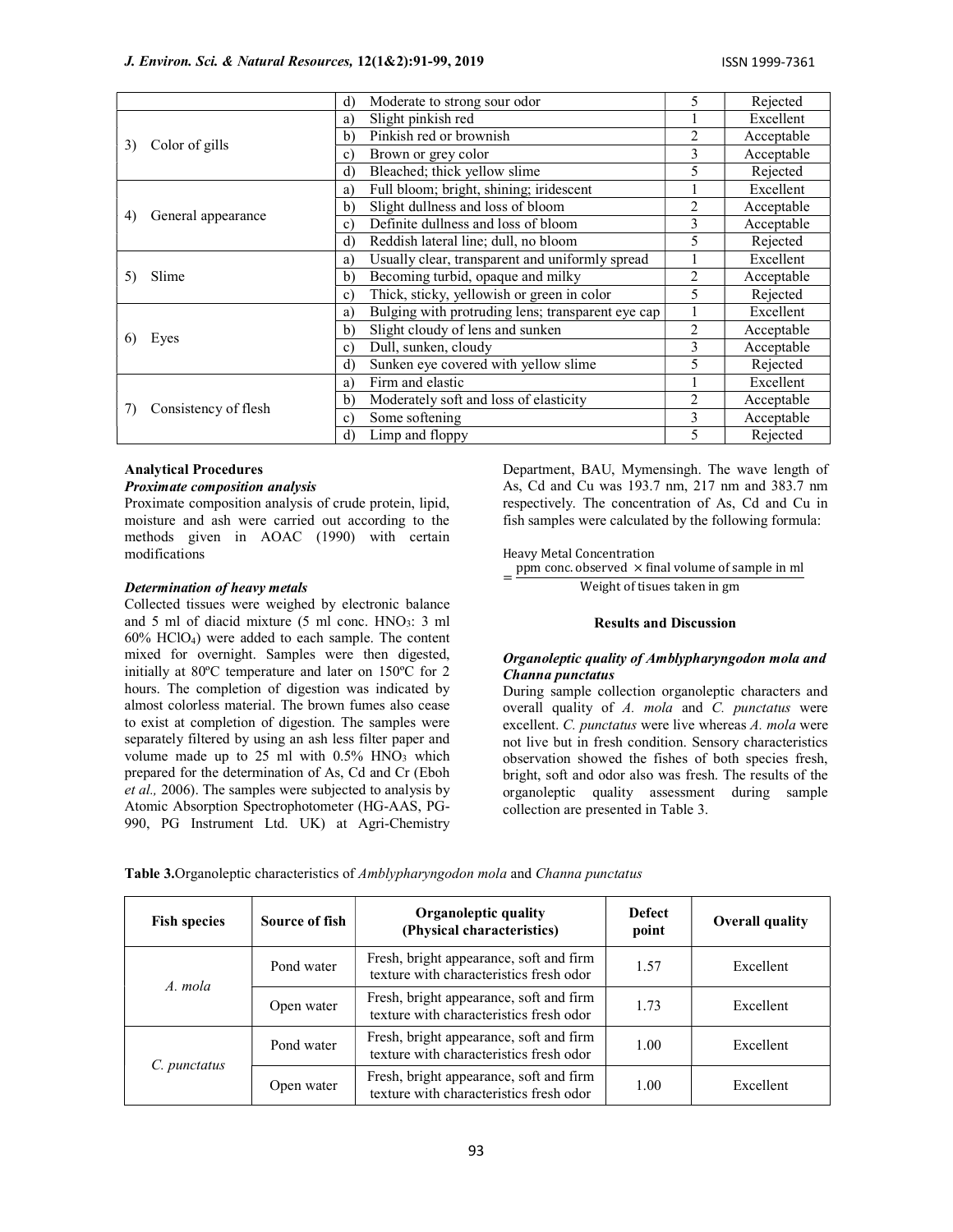It is essential to use sensory assessment wherever standards of quality need to be established, controlled or assured. Since the prosperity of most fish businesses depends on maintaining the quality of their products at a consistently high level, the importance of sensory assessment is obvious (FAO, 1989). The Quality Index Method (OIM) score 2.13 for A, mola and 0 for C. punctatus freshly caught from river. C. punctatus scored the lowest QIM scores (Jha et al., 2010) found that supports the results of the present study.

#### Proximate composition of Amblypharyngodon mola and Channa punctatus

Proximate composition of A. mola and C. punctatus were analyzed in the laboratory of Department of Fisheries Technology, BAU. The results of proximate composition are given below:

## Protein content of Amblypharyngodon mola and Channa punctatus

The average protein content  $(%)$  of A. mola collected from pond water and open water were 20.26±0.63 and 19.66±0.75, respectively and the average protein content (%) of C. punctatus collected from pond water and river water were  $23.83 \pm 1.07$  and  $22.21 \pm 0.66$ , respectively. C. punctatus contained more protein than A. mola. While source of fish considered, percent protein content found higher in pond water fishes than the fishes collected from open water. The results are presented in Table 4.Ahmed et al. (2012) reported the protein content of C. punctatus, C. marulius and C. striatus was 15.22%, 16.19% and 15.49%, respectively. On the other hand, protein content of A. mola, P. ticto, P. beculis, C. nama, C. fasciatus and C. lalia was found 17.95%, 18.08%, 15.60%, 17.77%, 15.82% and 16.13%, respectively in the same study. The results showing that protein content of Channa spp. is more or less similar but lower than the present study. Protein content of A. mola is lower than P. ticto but higher than the other species of small indigenous species (SIS) of fishes. This variation might occured due to variations in species, habitat, season, food availability, food type and or water quality. Protein was estimated in A. mola  $(18.46\%)$ , G. chapra  $(15.23)$ %), P. chola (14.08%), C. nama (18.26%), P.atherinoides (15.84%) and in A. coila (16.99%), respectively by Mazumder et al. (2008). Their findings showed that A. mola have the highest protein content. Their study also revealed that the overall nutrient contents of studied small indigenous fishes were as higher or equal to those of larger fish species. The protein content obtained in the present study for A. mola and C. punctatus is higher than Mazumder et al.(2008). In C. punctatus higher content of protein was obtained mainly might be due to food type.C. punctatus are carnivorous and consume animal protein whereas A. mola is mainly plankton feeder.

## Lipid content of Amblypharyngodon mola and Channa punctatus

The average lipid content  $(%)$  of A. mola collected from pond water and open water were 6.70±0.17 and  $5.81\pm0.18$ , respectively. On the other hand, the average lipid content (%) of C. punctatus collected from pond water and river water were  $5.91\pm0.11$  and  $5.43\pm0.19$ , respectively. A. mola contained more lipid than C. punctatus (Table 4).The total lipid content of A. mola was found to be 5.4% by Bijayalakshmi et al. (2014), which supports the results of the present study. Mazumderet al. (2008) found lipid content of A. mola, G. chapra, P. chola, C. nama, P. atherinoides and in A. coila as 4.10%, 5.41%, 3.05%, 1.53%, 2.24% and 3.53%, respectively. Their study revealed that the fat content was highest in G. chapra. The lipid content of A. molafound in their study is near to the result of present study. Ahmed et al. (2012) found the lipid content of C. punctatus,C. marulius,C. striates,A. mola,P. ticto, P. beculis, C. nama, C. fasciatus and C. lalia 1.60%, 1.79%, 1.47%, 2.87%, 3.56%, 2.86%, 2.05%, 2.58% and 4.15%, respectively which are lower than the present study. Begum and Minar (2012) also found lower lipid content in G. chapra, C. soborna and A. punctata than found in the present study. The differences in the values might be due to the differences in species, habitat, season, food availability, food type and or water quality. The results of the present study and other literatures showed that small indigenous species of fish contains lower lipid in their body.

|  |                  |  | Table 4. Percent protein, lipid, moisture and ash |  |
|--|------------------|--|---------------------------------------------------|--|
|  |                  |  | content of Amblypharyngodon mola and              |  |
|  | Chann apunctatus |  |                                                   |  |

| <b>Species</b> | Protein content (%) |                       |  |  |
|----------------|---------------------|-----------------------|--|--|
|                | <b>Pond water</b>   | Open water            |  |  |
| A. mola        | $20.26 \pm 0.63$    | $19.66 \pm 0.75$      |  |  |
| C. punctatus   | $23.83\pm1.07$      | $22.21 \pm 0.66$      |  |  |
|                |                     | Lipid content $(\% )$ |  |  |
| A. mola        | $6.70 \pm 0.17$     | $5.81 \pm 0.18$       |  |  |
| C. punctatus   | $5.91 \pm 0.11$     | $5.43 \pm 0.19$       |  |  |
|                |                     | Moisture (%)          |  |  |
| A. mola        | $66.40 \pm 1.51$    | $63.03 \pm 0.82$      |  |  |
| C. punctatus   | $64.44 \pm 1.87$    | $62.73 \pm 1.65$      |  |  |
|                | Ash $(\% )$         |                       |  |  |
| A. mola        | $2.55 \pm 0.58$     | $2.92 \pm 0.15$       |  |  |
| C. punctatus   | $3.23 \pm 0.11$     | $3.67 \pm 0.47$       |  |  |

## Moisture content of Amblypharyngodon mola and Channa punctatus

The average moisture content  $(%)$  of A. mola collected from pond water and open water were 66.40±1.51 and 63.03±0.82, respectively. On the other hand the average values for C. punctatus were obtained 64.44±1.87 and 62.73±1.65, respectively collected from pond water and river water. Among two species of fishes C. punctatus contained more moisture than A. mola (Table 4). The total moisture content of A. mola was found to be 77.19% by Bijayalakshmi et al. (2014). This value is higher than the value obtained in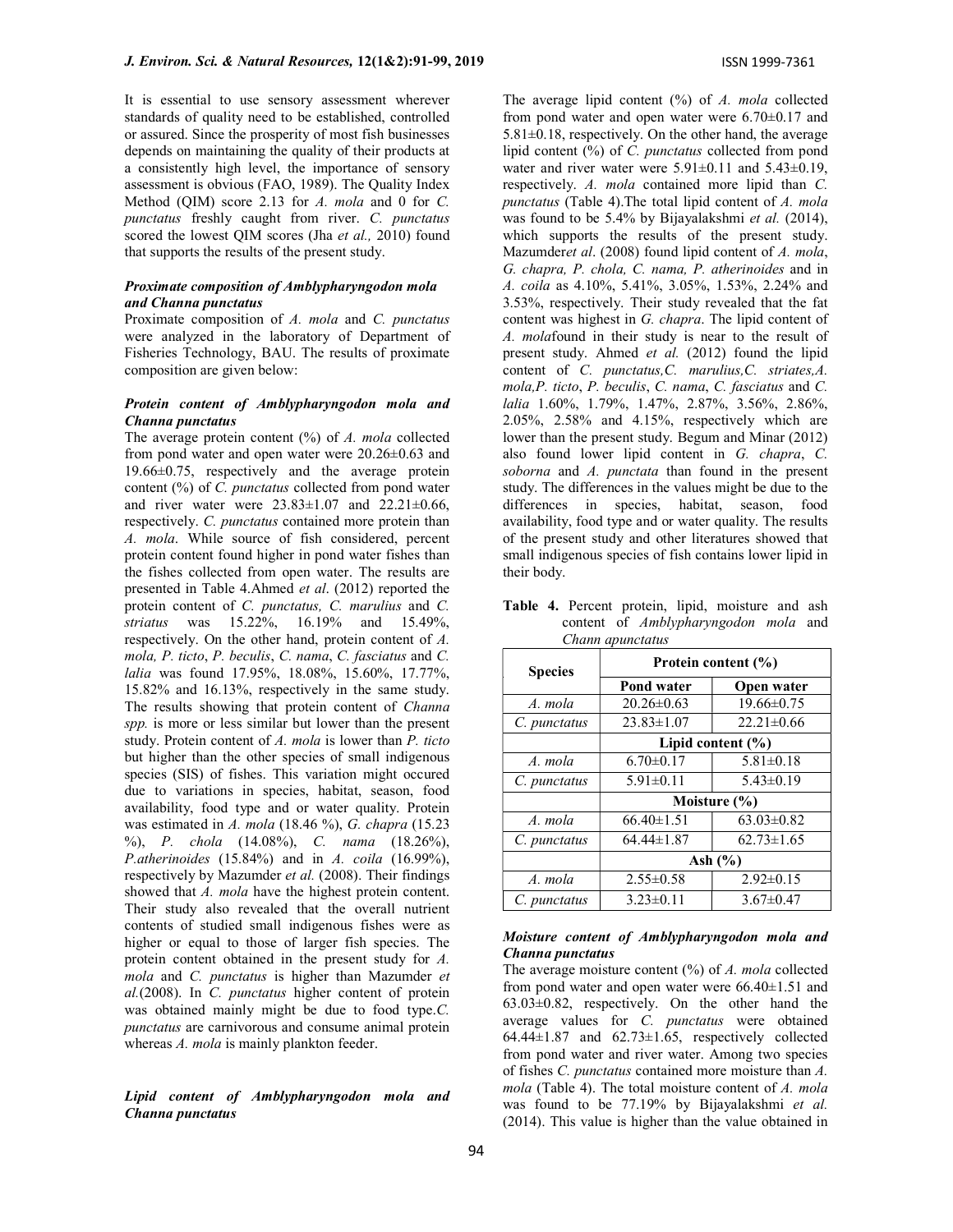the present study for  $A$ . mola. Ahmed et al. (2012) reported moisture content of A. mola, P. ticto, P. beculis, C. nama, C. fasciatus and C. lalia as 76.68% 75.02%, 78.62%, 78.03%, 80.75%, 77.52%, respectively. Islam et al. (2012) found percent moisture content of freshly caught whole A. mola 75.79±0.88 and the percent moisture content of dried A. mola from traditional, rotary and solar tunnel dryer in the range of 12.80 to 26.60 %. Moisture content of A. mola was lower in their study. Dried fish contains lower percent of protein because of evaporation of moisture by the action of air and sun.Moisture content was estimated in, A. mola, G. chapra, P. chola, C. nama, P. atherinoides and in A. coila by Mazumder et al. (2008). The highest level of moisture content was found in C. nama  $(78.62%)$  and the lowest was in A. coila (65.88%). The moisture content of A. mola and A. coila obtained in their study is more or less similar to the present study.

## Ash content of Amblypharyngodon mola and Channa punctatus

The average ash content  $(\%)$  of A. mola collected from pond water and open water were 2.55±0.58 and 2.92±0.15, respectively whereas the average ash content (%) of C. punctatus collected from pond water and river water were  $3.23 \pm 0.11$  and  $3.67 \pm 0.47$ , respectively. C. punctatus contain more ash than A. mola. Ash contents were found in open water fishes than the fishes collected from pond water (Table 4). Ash content of C. punctatus, C. marulius and C. striates was found 1.25%, 0.60% and 0.39%, respectively (Ahmed et al., 2012). The ash content of C. punctatus obtained in their study is lower than the ash content found in C. punctatus collected from pond and open water in the present study. Ash content of A. mola was 2.50% (Ahmed et al., 2012) which is similar to the findings of the present study. Ahmed et al., (2012) also reported the ash contents of P. ticto, P. beculis, C. nama, C. fasciatus and C. lalia was 3.34%, 2.92%, 2.15% 0.85% and 2.21%, respectively. The results showed that, ash content of A. mola and C. punctatus was lower than P. ticto but higher than C. fasciatus and C. lalia. All these results revealed that, small indigenous species of fish (SIS) contains lower ash content in the body. The ash content of G. chapra, C. soborna and A. punctata was 1.70%, 1.68%, and 1.54% respectively (Begum and Minar, 2012). The percent of Ash content of freshly caught whole A. mola was 1.60±0.006% and was in the range of 5.93 to 12.19% in dried A. mola products obtained from different drying procedures such as traditional, rotary and solar tunnel dryer (Islam et al., 2012). The result found by the authors was lower than the values of A. mola and C. punctatus found in the present study.

Mazumder et al. (2008) estimated ash content in A. mola, G. chapra, P. chola, C. nama, P.atherinoides and in A. coila. The percentage of ash content was highest in C. nama (3.92%) and lowest in G. chapra (1.55%). This result indicates that, A. mola and C. punctatus contain lower percent of ash than C. nama

but higher percent than G. chapra. This variations in the ash contents also may be due to variations in species, habitat and or food availability for the fishes.

## Heavy metal concentration of Amblypharyngodon mola and Channa punctatus

A great number of anomalies and abnormalities in the fishes are reported due to the concentrations of metals exceed the environmental standards (Shesterin, 2001). Fish living in the polluted water may accumulate higher amount of toxic heavy metals through their food chain (Hadson, 1998). Various factors such as season, physical and chemical properties of water can play a significant role in metal accumulation in different fish tissues (Kargin et al., 1996). Stress due to heavy metals present in the waste water pond, does create hematological disturbances, erythrocyte destruction (hemolysis), and leukocytosis in fish population, affecting the immune system and making the fish vulnerable to diseases (Javed and Osmani, 2013). In the present study As, Cd and Cu were determined in the muscle of  $A$ . molaand  $C$ . punctatus.

## Arsenic (As) concentration of Amblypharyngodon mola and Channa punctatus

The average As concentration of A. mola collected from pond water and open water was  $0.14 \pm 0.03 \mu g/g$ and  $0.23\pm0.05$   $\mu$ g/g, respectively whereas the average concentration of As in C. punctatus collected from pond water and open water was Nil. Pond water A. mola contained lower As than open water A. mola (Table 5). Arsenic is a devastating environmental pollutant that causes severe ground water pollution. Fish is a major source of arsenic exposure. Organic arsenic compounds (such as arsenobetaine) were primarily found in fish by Jarup (2003). Concentration of As is lower in freshwater fish species and below the regulatory maximum level (Olmedo et al., 2013). The concentrations of As in fish muscle tissue collected from North East coast of India and the concentration ranged between 0.02-2.37 µg/g in dry weight (Kumar et al., 2012).

Kumar et al. (2011) reported the bioaccumulation pattern of metals in different species of fishes as: H. molitrix>O. nilotica>L. rohita>O. mossambica>C. marulius>C. catla>P. tictoand the concentration of heavy metals was in the following order:  $Cu > As >$ Cd. The essential metal Cu wasfound in higher concentrations and the non-essential, toxic metals Cd and As was found low. The concentrations of As was in muscle tissue of six marine species of fish collected from north eastern Bay of Bengal, India found in the range of 0.02-2.34 μg  $g^{-1}$ . The concentration of heavy metals was species specific and metal specific and varied significantly (Mukherjee and Kumar, 2011). In the present study As was found in  $A$ . mola but was absent in C. punctatus. The As concentration of A. molais nearer to the result of Mukherjee and Kumar (2011).The concentrations of As varied between 44.54±5.69 - 1.23±0.20 mg/kg and exceeded the maximum allowable intake level in eight different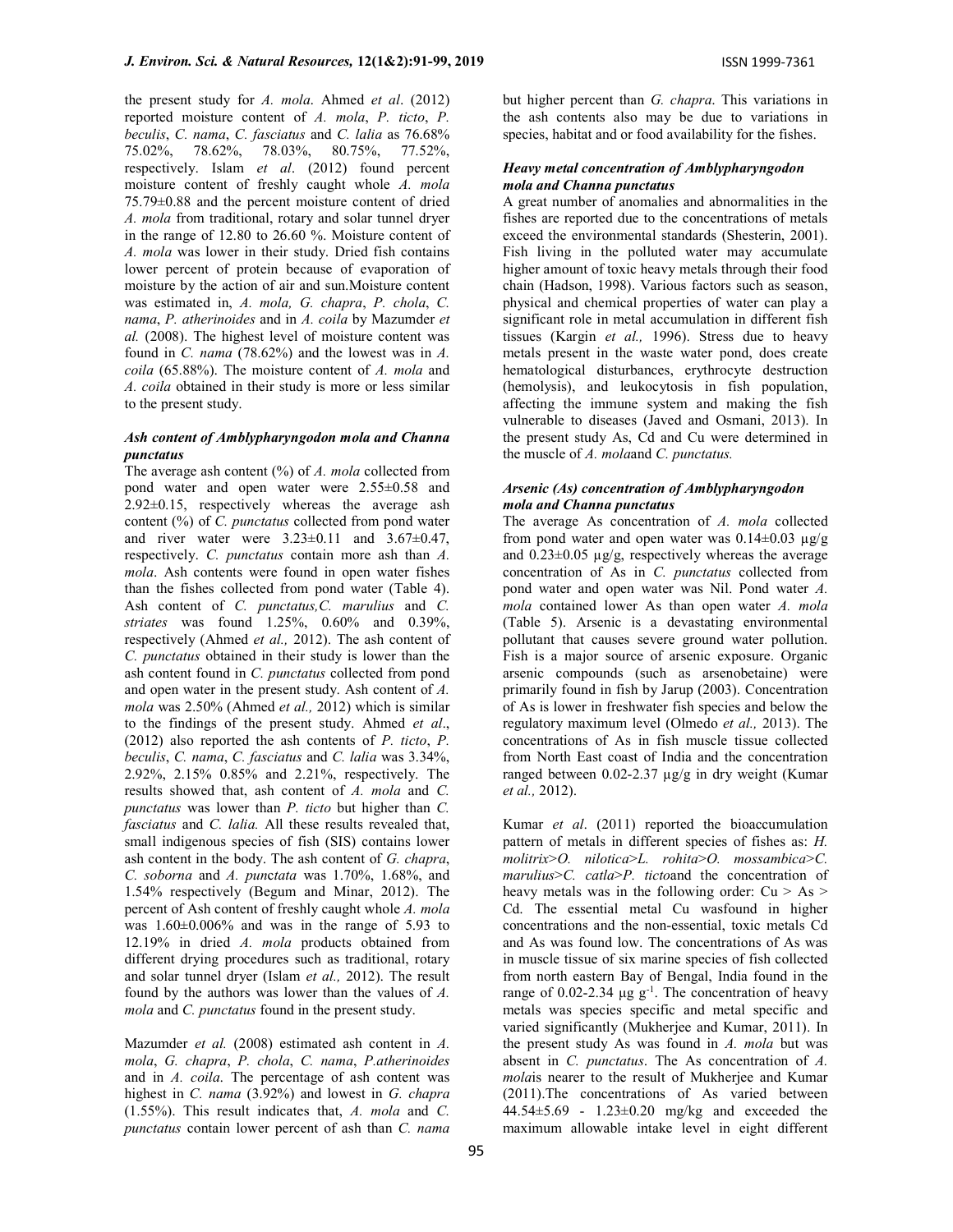marine fish species (Islam et al., 2010). The values obtained in their study is higher than present study carried out with A. mola and C. punctatus. Total arsenic amount in the rainbow trout muscle  $(O.$  mykiss) ranged from 0.72 mg/kg to 2.23 mg/kg (Harkabusova et al., 2009). As content in trout muscle is slightly higher than A. mola and C. punctatus muscles. Open water fishes contain higher concentration of As in their body which is similar to the results obtained by Moody et al. (2013).Fish living in polluted waters tend to accumulate heavy metals in their tissues and accumulation depends on metal concentration, time of exposure, way of metal uptake, environmental conditions (water temperature, pH, hardness, salinity), and intrinsic factors (fish age, feeding habits). Various metals show different affinity to fish tissues. Most of the metals accumulate mainly in liver, kidney and gills. Metal distribution in various organs is time-related. Accumulation of metals in various organs of fish may cause structural lesions and functional disturbances (Jezierska and Witeska, 2006).

## Cadmium (Cd) concentration of Amblypharyngodon mola and Channa punctatus

Open water A. mola contained higher Cd concentration in the muscle than pond water  $A$ . mola. The average Cd concentration of A. mola collected from pond water and open water was  $0.39\pm0.04$  µg/g and  $0.47\pm0.05$ µg/g, respectively. Pond water C. punctatus contained lower concentration of Cd in the body than open water C. punctatus. Average Cd concentration of C. punctatus collected from pond water and river water were  $0.31\pm0.04$  µg/g and  $0.38\pm0.06$  µg/g respectively (Table 5). Moody et al. (2013) reported, the bioaccumulation of some heavy metals (Lead, chromium and cadmium) in some freshwater fishes (T. zilli, L. coubieand S. membranaceous) were Cr

>Pb>Cd. They found high accumulation of some heavy metals in the river fishes. The concentration of Cd in fish muscle tissue ranged between 0.01-1.10  $\mu$ g/g in dry weight basis (Kumar *et al.*, 2012). In the present study Cd accumulation is lower than Cu accumulation and did not exceed the recommended limits. Cd concentration found lower in pond water fishes had than open water. Cadmium levels usually increase with the age and pollution (WHO, 1992). Toth et al. (2012) stated that, the Cd contents in C. carpio varied closely. Detected values for individual tissues in muscle ranged between 0.02-0.13, hepatopancreas 0.05-0.14, kidney 0.07-0.24, gonads 0.02-0.13, skin 0.07-0.76, gill 0.26-0.38, fin 0.52-0.84 mgkg-1. Animet al. (2011) investigated the accumulation profile of Cd in five species of fish namely; H. niloticus, C. obscura, H. odoe, T. zilliand C. gariepinus. They found the trend of heavy metals concentration as:  $Cr > Zn > Cu >$ Fe >Mn> Cd >Pb for  $T$ . zilli, while that of  $C$ . gariepinus was  $Cr > Zn > Fe > Cu > Mn > Cd > Pb$ (Eneji et al., 2011). The concentration of heavy metals was found in the following order:  $Fe > Zn > Cu > Mn >$  $Ni > As > Hg > Cd$  by Kumar *et al.* (2011). In the present study, the trend of heavy metals concentration can be represented as: Cu> Cd>As in pond water and open water A. mola and in C. punctatus  $Cu$ >  $Cd$ > As collected from pond water and open water The concentration of Cd varied between 0.13– ND (not detected) mgkg<sup>-1</sup> in a study carried out by Islam et al. (2010). The average status of Cd in Myllus spp., M. merlucius, D. labrax and S. aurata in small sized fish (mean weight of  $158$  g) was found  $0.20$  mgkg<sup>-1</sup>in wet weight basis whereas in medium sized fish (mean weight of 245 g) the level was  $0.40 \text{ mgkg}^{-1}$  (Ozuni *et* al., 2010). These findings support the results of the present study.

Table 5. Arsenic (As), Cadmium (Cd) and Copper (Cu) concentration of Amblypharyngodon mola and Channa punctatus

|                |                 | As concentration $(\mu g/g)$ | <b>Permissible limit</b>       |  |
|----------------|-----------------|------------------------------|--------------------------------|--|
| <b>Species</b> | Pond water      | Open water                   |                                |  |
| A. mola        | $0.14 \pm 0.03$ | $0.23 \pm 0.05$              | $0.26 \mu g/g$ (FAO/WHO, 2011) |  |
| C. punctatus   | Nil             | Nil                          |                                |  |
|                |                 | Cd concentration $(\mu g/g)$ |                                |  |
| A. mola        | $0.19 \pm 0.04$ | $0.27 \pm 0.05$              | $0.2 \mu$ g/g (FAO/WHO, 2011)  |  |
| C. punctatus   | $0.21 \pm 0.04$ | $0.28 \pm 0.06$              |                                |  |
|                |                 | Cu concentration $(\mu g/g)$ |                                |  |
| A. mola        | $0.27 \pm 0.07$ | $0.32 \pm 0.04$              | 10 μg/g (FAO/WHO, 1984)        |  |
| C. punctatus   | $0.25 \pm 0.05$ | $0.29 \pm 0.07$              |                                |  |

## Copper (Cu) concentration of Amblypharyngodon mola and Channa punctatus

Open water A. mola contained higher Cu in the muscle than pond water  $A$ . mola. The average Cu concentration of A. mola collected from pond water and open water was  $0.27 \pm 0.07$   $\mu$ g/g and  $0.32 \pm 0.04$ µg/g, respectively. Pond water C. punctatus contained lower concentration of Cu in the body than open water C. punctatus. Average Cu concentration of C.

punctatus collected from pond water and river water was  $0.25 \pm 0.05$  µg/g and  $0.29 \pm 0.07$  µg/g respectively (Table 5). Jezierska and Witeska (2006) reported that, the Cu accumulation is higher than Cd concentration in the fish living in polluted water in their tissues which is similar to the findings of the present study. Krishna et al. (2014) found, the order of heavy metal concentration in M. cephalus Zn>Pb>Mn>Cu>Cr>Hg and average concentrations of Cu was observed (mgkg-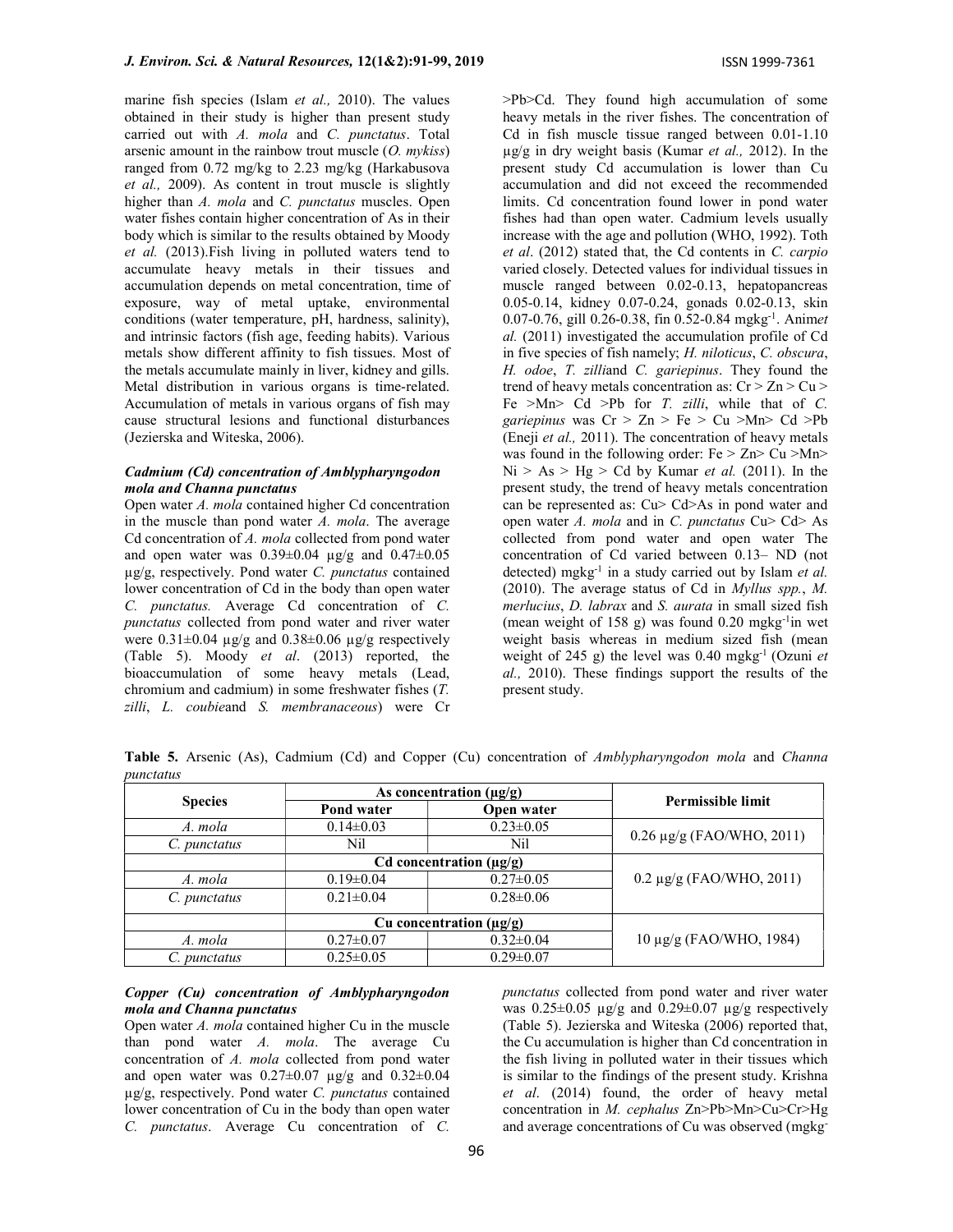1 ) was 32.4, 10.8, 8.9, 6.4, 2.3 and 2.2, respectively in liver and muscle. Javed and Osmani (2014) found the order of accumulation of heavy metals in C. punctatus as: liver  $>$  kidney  $>$  gills  $>$  integument  $>$  muscle. They also found the accumulation of Fe (140.2 to 1533.08 mg  $kg^{-1}$ dw) was highest in all the organs. In their study, the average accumulation of Cu in the muscle and integument was seen 13.65 mg kg-1in dry weight basis. Cu concentration was highest  $(236.66 \text{ mg kg}^{-1})$ in kidney and least  $(13.25 \text{ mg kg}^{-1})$  in muscle and the sequence of their presence in organs/tissues were kidney  $>$  gills  $>$  liver  $>$  integument  $>$  muscle. The concentration of Cu observed higher in their study than that of found in A. mola and C. punctatu sin the present study. In another study, Ahmed et al. (2010) found highest Cu in C. punctatus  $(5.27 \text{ mgkg}^{-1})$  and lowest in G. chapra  $(4.25 \text{ mgkg}^{-1})$  in a heavily polluted river of Bangladesh, Buriganga River during pre-monsoon. The Cu levels in liver, gills and muscles of tilapia fish were found 491.30, 3.70 and 1.82  $\mu$ g/g in dry weight (dw) basis, respectively by Taweel et al. (2013) and significant changes occurred in Cu levels in tilapia fish organs. These values are higher than the values obtained in the present study. Javed and Usmani (2012) observed the Cu concentration in M.  $armatus0.86$  mg  $kg<sup>-1</sup>$  which is also higher than the values recorded in the present study. Kumar et al. (2012) reported the concentrations of Cu in fish muscle collected from North East coast of India was 0.5-28.2 µg/g in dry weight basis. The Cu concentration found higher than Cd concentration in T. zilliand C. gariepinus in a study carried out by Eneji et al. (2011). The concentration of Cu was also found higher than Cd by Kumar et al. (2011). All these findings are more or less in agreement with the findings of present study that, Cu concentration found higher in A. mola and C. punctatus than Cd concentration.

#### Conclusion

The findings of the present study could be concluded as- sensory quality of freshly caught fish was excellent. The level of proximate composition in A. mola and C. punctatus was as: moisture>protein>lipid>ash. Heavy metal concentration in A. mola and C. punctatus collected from pond and open water were below the permeable limits except Cd. There was no accumulation of As by C. punctatus in the muscle. In case of open water fishes accumulation of heavy metals in the muscle were found higher than the pond water fishes

#### References

- Ahmed MK, Islam S, Rahman S, Haque MR, Islam MM. 2010.Heavy metals in water, sediment and some fishes of Buriganga River, Bangladesh. International Journal of Environmental Research, 4(2): 321-332.
- Ahmed S, Rahman AFMA, Mustafa MG, Hossain MB, Nahar N. 2012. Nutrient composition of indigenous and exotic fishes of rainfed waterlogged paddy fields in Lakshmipur,

Bangladesh. World Journal of Zoology, 7(2): 135-140.

- Anim AK, Ahialey EK, Doudu GO, Ackah M, Bentil NO. 2011. Accumulation profile of heavy metals in fish samples from Nsawam, along the Densu River, Ghana. Research Journal of Environmental Sciences, 3(1): 50-60.
- AOAC. 1990. Official Methods of Analysis, 15<sup>th</sup>ed. Association of Official Analytical Chemists, Washington, DC, USA.
- Battarbee R, Anderson N, Appleby P, Flower RJ, Fritz S, Haworth E, Higgit S, Jones V, Kreiser A, Munro MA, Natkanski J, Oldfield F, Patrick ST, Richardson N, Rippey B, Stevenson AC. 1988. Lake Acidification in the United Kingdom, ENSIS, London. http://www.geog.ucl.ac.uk/~spatrick/f\_r\_pubs .htm
- Begum M, Minar MH. 2012. Comparative study about body composition of different SIS, shell fish and ilish; commonly available in Bangladesh. Trends in Fisheries research, 1(1):38-42.
- Bijayalakshmi C, Romen N, Shomorendra M. 2014.Proximate composition of small indigenous fish (Amblypharyngodon mola) tissue of Manipur. International Journal of Current Research, 6(2): 4965-4967.
- Clarkson TW. 1998. Human toxicology of mercury. TheJournal of Trace Elementsin Experimental Medicine, 11: 303-317.
- Dickman MD, Leung KM. 1998.Mercury and organochlorine exposure from fish consumption in Hong Kong. Chemosphere, 37: 991-1015.
- Eboha L, Horsfall D, Mepbab, Mayo B, Ekpo. 2006. Heavy metal contaminants and processing effects on the composition, storage stability and fatty acid profiles of five common commercially available fish species in Oron Local Government, Nigeria. Food Chemistry, 97 (3): 490-497.
- Fisheries resources survey system (FRSS), fisheries statistical report of Bangladesh, vol. 32, Department of Fisheries, Bangladesh, 2016. pp. 1-57
- Eneji IS, Ato RS, Annune PA. 2011. Bioaccumulation of heavy metals in fish (Tilapia zilli and Clariasgariepinus) organs from River Benue, North Central Nigeria. Pakistan Journal of Analytical and Environmental Chemistry, 12(1&2): 25-31.
- FAO. 1989. Sensory assessment of fish quality. www.fao.org/wairdocs/ tan/ x5989e01.htm
- Hadson PV. 1998. The effect of metabolism on uptake, deposition and toxicity in fish. Aquatic Toxicology, 11: 3-18.
- Harkabusova V, Mach A. B, Celechovska O, Vitoulova E. 2009.Determination of arsenic in the rainbow trout muscle and rice samples. Czech Journal of Food Science,27:404-406.
- Hossain M A, Afsana K, Shah AKMA. 1999. Nutritional value of some small indigenous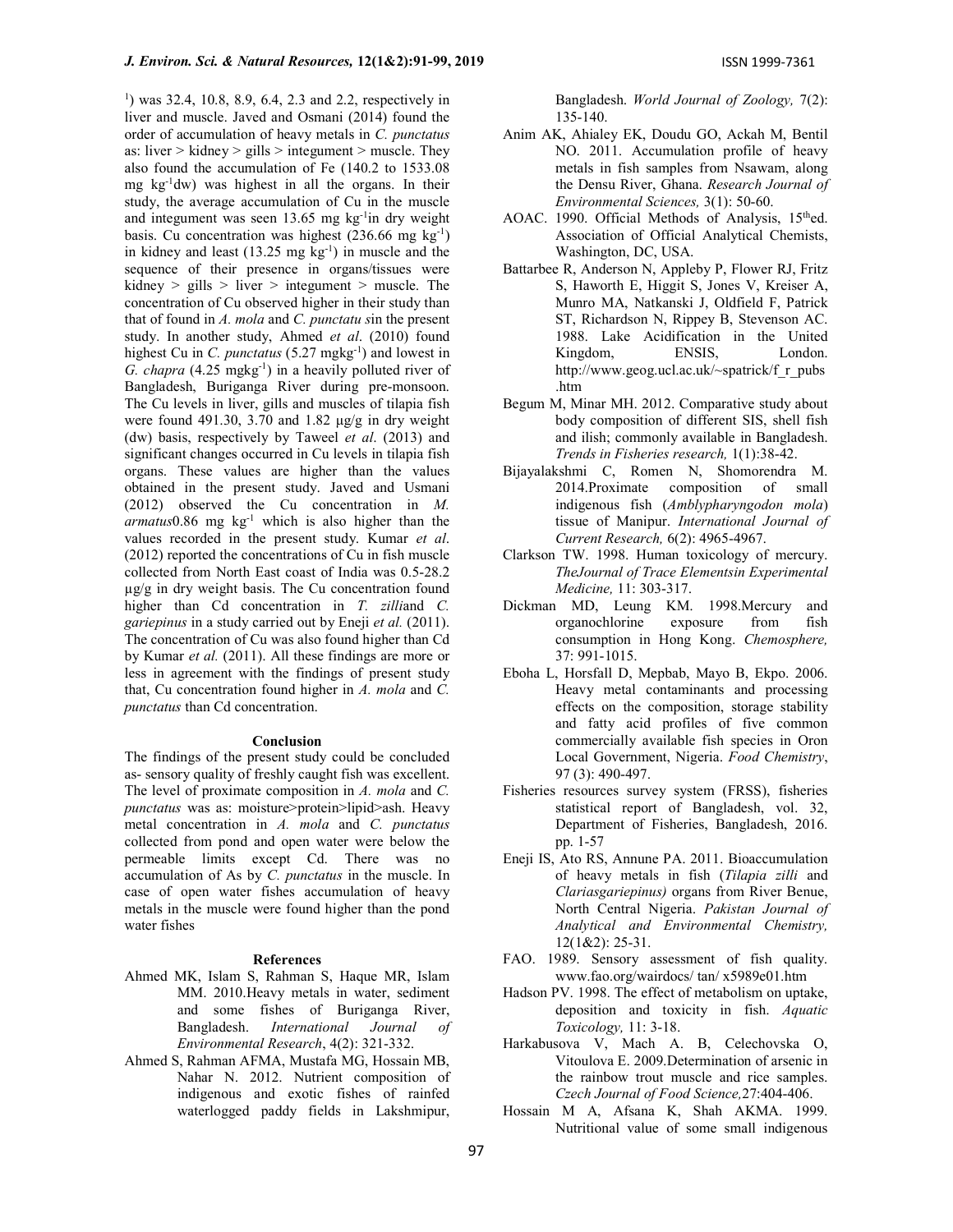fish species (SIS) of fish in Bangladesh. Bangladesh Journal of Fisheries Research 3(1) 77-85.

- Howgate PA, Johnson P, Whittle KJ. 1992. Multilingual guide to EC freshness grades for fishery products. Aberdeen: Torry Research Station, Food Safety Directorate, Ministry of Agriculture, Fisheries and Food; Aberdeen, Scotland, UK.
- Hawkes JS.1997. Heavy Metals, J. Chem. Educ., 74(11): 1374
- Hutton M, Symon C. 1986. The Quantities of Cadmium, Lead, Mercury and Arsenic Entering the U.K. Environment from Human Activities. Sci. Total Environ., 57: 129-150.
- Islam MM, Bang S, Kim KW, Ahmed MK, Jannat M. 2010.Heavy metals in frozen and canned marine fish of Korea. Journal of Science Research,2(3): 549-557.
- Islam MJ, Hossain MS Mian S. 2012. Nutritive value of dried and heat processed mola fish (Amblypharyngodon mola) products. International Journal of Natural Sciences, 2(2): 43-48.
- Jarup. 2003. Hazards of heavy metal contamination. British Medical Bulletin, 68: 167–182.
- Javed M, Usmani N. 2012.Toxic effects of heavy metals (Cu, Ni, Fe, Co, Mn, Cr, Zn) to the haematology of Mastacembelusarmatus thriving in Harduaganj Reservoir, Aligarh, India.Global Journal of Medical Research,12(8): 58-64.
- Javed M, Usmani N. 2013.Haematological indices of Channapunctatusas an indicator of heavy metal pollution in waste water aquaculture pond, Panethi, India. African Journal of Biotechnology, 12(5): 520-525.
- Javed M, Usmani N. 2014.Assessment of heavy metals (Cu, Ni, Fe, Co, Mn, Cr, Zn) in rivulet water, their accumulations and alterations in hematology of fish Channapunctatus. African Journal of Biotechnology,13(3): 492-501.
- Jezierska B, Witeska M. 2006. The metal uptake and accumulation in fish living in polluted waters. Soil and Water Pollution Monitoring, Protection and Remediation, 3: 23.
- Jha P, Roy RP, Barat S. 2010.Application of sensory and microbial analysis to assess quality of fish in Siliguri city of West Bengal, India. Journal of Environmental Biology, 3(5): 587-594.
- Krishna PV, Rao KM, Swaruparani V, Rao DS. 2014. Heavy Metals Concentration in Fish Mugilcephalusfrom Machilipatnam Coast and Possible Health Risks to Fish Consumers. British Biotechnology Journal, 4(2): 126-135.
- Kargin F. 1996. Seasonal changes in levels of heavy metals in tissues of Mullusbarbatus and Sparusaurata collected from Tigris River, Turkey. Environmental Monitoring and Assessment, 131: 323-337.
- Kumar B, Mukherjee DP, Kumar S, Mishra M, Prakash D, Singh SK, Sharma CS.

2011.Bioaccumulation of heavy metals in muscle tissue of fishes from selected aquaculture ponds in east Kolkata wetlands. Annals of Biological research,2(5): 125-134.

- Kumar B, Sajwan KS, Mukherjee DP. 2012. Distribution of heavy metals in valuable coastal fishes from North East Coast of India. Turkish Journal of Fisheries and Aquatic Science, 12: 81-88.
- Lenntech Water Treatment and Air Purification. 2004. Water Treatment, Published by Lenntech, Rotterdamseweg, Netherlands (www.excelwater.com/thp/filters/Water-Purification.htm).
- Mazumder MSA, Rahman MM, Ahmed ATA, Begum M, Hossain MA. 2008. Proximate Composition of Some Small Indigenous Fish Species (SIS) in Bangladesh. International Journal of Sustainable Crop Production, 3(3):18-23.
- Moody FO, Akinwande AA, Adewunmi AA. 2013. Bioaccumulation of some heavy metals and the haematological indices in some selected freshwater fishes in river Manyara, Nigeria. International Journal of Agricultural Science, 3(8): 602-607.
- Mukherjee DP, Kumar B. 2011.Assessment of arsenic, cadmium and mercury level in commonly consumed coastal fishes from Bay of Bengal. India Food Science and Quality Management, 2: 19-30.
- Nriagu JO, Pacyna J. 1988.Quantitative assessment of worldwide contamination of air, water and soil by trace metals. Nature, 33: 134-139.
- Nriagu JO. 1989. A global Assessment of Natural Sources of Atmospheric Trace Metals, Nature, 338: 47-49.
- Olafia FE, Olafia AK, Adelaja AA, Owolabi AG. 2004. Heavy metal contamination of Clariasgariepinus from lake and fish farm in Ibadan, Nigeria. African Journal of Biomedical Research, 7: 145-148.
- Olmedo P, Pla A, Hernandez AF, Barbier F, Ayouni L, Gil F. 2013. Determination of toxic elements (mercury, cadmium, lead, tin and arsenic) in fish and shellfish samples. Environment International, 59: 63–72.
- Ozuni E, Dhaskali L, Abeshi J, Zogaj M, Haziri I, Beqiraj D, Latifi F. 2010.Heavy metals in fish for public consumption and consumer protection. Natura Montenegrina, Podgorica, 9(3): 843-851.
- Rahman AKA. 2005. Freshwater fishes of Bangladesh, second edition. Zoological Society of Bangladesh, Department of Zoology, University of Dhaka, Dhaka. 263p.
- Shesterin IS. 2001. Water pollution and its impact on fish and aquatic invertebrates. Interactions: Food, Agriculture and Environment – Vol. 1.
- Taweel A, Shuhaimi-Othman M, Ahmad AK. 2013. Evaluation of copper, lead and arsenic level in tilapia fish in Cempaka Lake (Bangi,